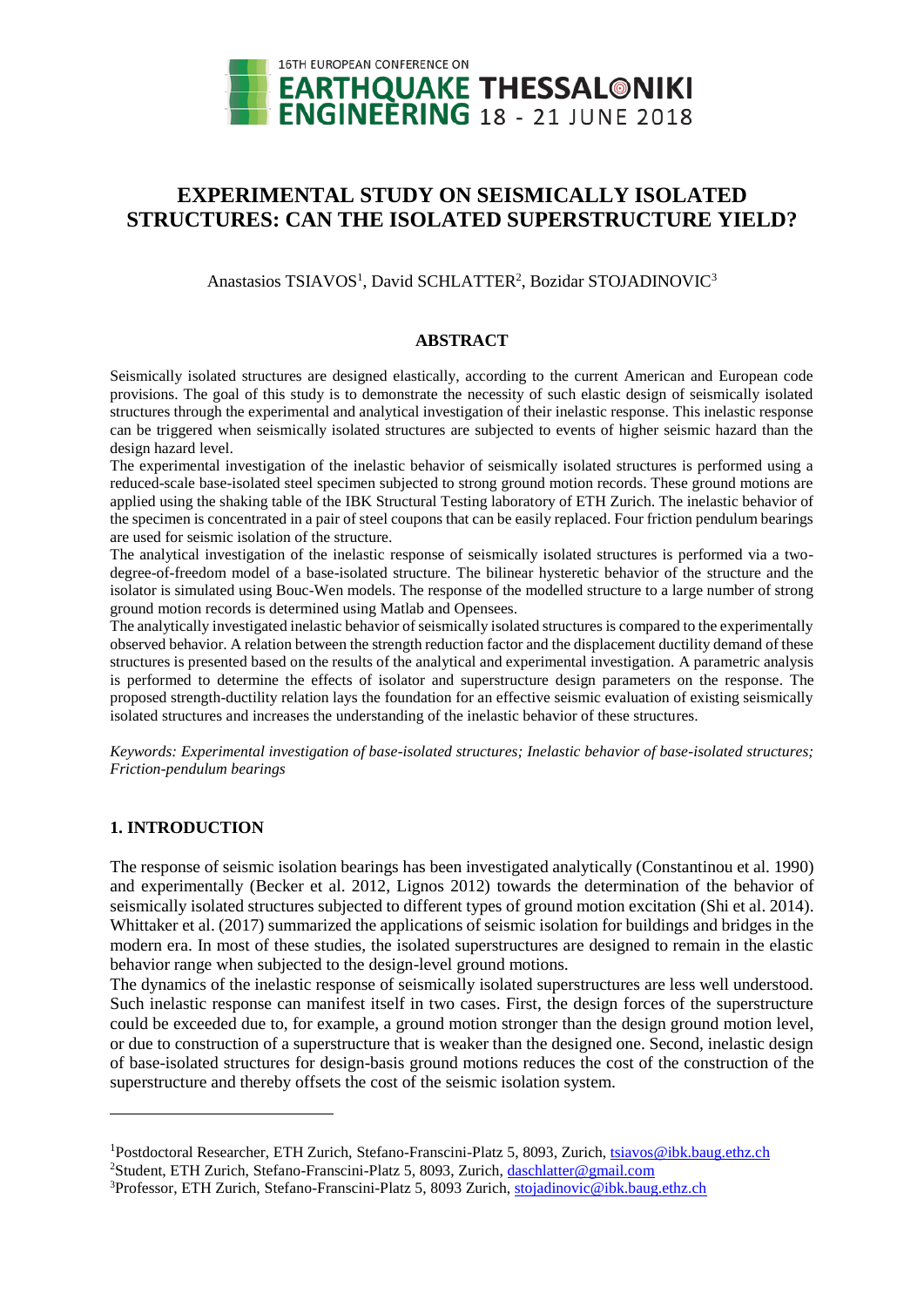The inelastic response of base-isolated structures has been studied by Constantinou and Quarshie (1998), Sollogoub (2003), Kikuchi et al. (2008), Thiravechyan et al. (2012) and Cardone et al. (2013). The researchers agreed that allowing seismically isolated superstructures to yield requires careful consideration. Tsiavos et al. (2013a, 2013b, 2017) and Vassiliou et al. (2013) concluded that designing typical seismically isolated superstructures to behave elastically, as prescribed by current seismic design codes, is not overly conservative but a necessity that emerges from the fundamental dynamics of such structures.

#### **2. DYNAMIC MODELLING**

Naeim and Kelly (1997) investigated the dynamics of a base-isolated structure analytically using a twodegree-of-freedom (2DOF) model similar to the one presented in Fig. 1. The system consisting of the isolation bearings and the isolation base is defined as isolation system. The structure above the isolation system is defined as the isolated superstructure. The mass of the isolated superstructure is denoted as *m<sup>s</sup>* and the mass of the base above the isolation system is denoted as  $m_b$ . The stiffness and damping  $k_s$  and  $c_s$  refer to the superstructure, while  $k_b$  and  $c_b$  refer to the base. Horizontal displacement  $u_s$  is the relative displacement of the superstructure with respect to the base and  $u<sub>b</sub>$  is the horizontal displacement of the isolation bearings with respect to the ground. The ground displacement is denoted as  $u<sub>g</sub>$ . Bilinear hysteretic models have been chosen to simulate the hysteretic behavior of the isolated superstructure and the isolation system, similar to the models used by Mavronikola and Komodromos (2014) and Katsanos and Sextos (2015).



Fig. 1. Parameters of the SDOF model of a fixed-base structure and of a 2-DOF model of a base-isolated structure.

The notation used to describe the inelastic response of fixed-base single-degree-of-freedom (SDOF) structures is adopted as follows. The vibration period of the SDOF system is  $T<sub>n</sub>$ . The displacement ductility ratio  $\mu$  is defined as:

$$
\mu = \frac{u_{m,s}}{u_{y,s}}\tag{1}
$$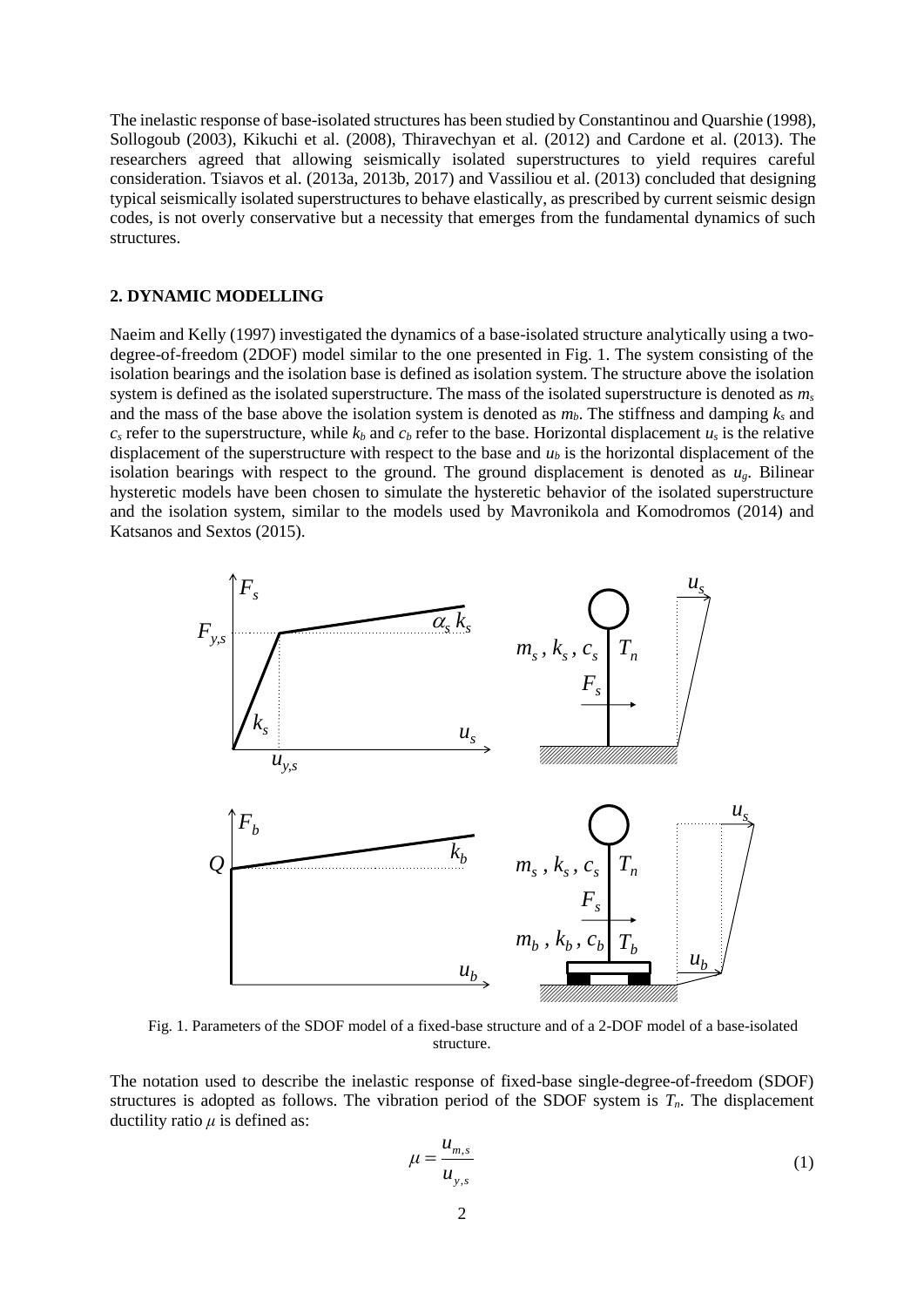where *um,s* and *uy,s* denote the maximum inelastic displacement and the yield displacement of the SDOF system, respectively. The strength reduction factor  $R<sub>y</sub>$  is the ratio of the minimum strength required to maintain the SDOF system response in the elastic range, *Fel,s* to the SDOF system yield strength *Fy,s*:

$$
R_{y} = \frac{F_{el,s}}{F_{y,s}}
$$
 (2)

The following quantities are defined for the 2-DOF model of the base-isolated structure:

1. Period and cyclic frequency of the isolated superstructure:

$$
T_n = 2\pi \sqrt{\frac{m_s}{k_s}}, \ \omega_n = \sqrt{\frac{k_s}{m_s}}
$$
 (3)

2a. Isolation period and cyclic frequency:

$$
T_b = 2\pi \sqrt{\frac{m_s + m_b}{k_b}}, \ \omega_b = \sqrt{\frac{k_b}{m_s + m_b}}
$$
 (4)

2b. Effective isolation period and cyclic frequency:

$$
T_{\text{eff}} = 2\pi \sqrt{\frac{m_s + m_b}{k_{\text{eff}}}}, \ \omega_{\text{eff}} = \sqrt{\frac{k_{\text{eff}}}{m_s + m_b}}
$$
(5)

3. Non-hysteretic structural and isolation system damping ratios:<br> $\varepsilon = \frac{c_s}{c} = \frac{c_b}{c}$ 

$$
\xi_s = \frac{c_s}{2m_s \omega_s}, \qquad \xi_b = \frac{c_b}{2(m_s + m_b) \omega_b} \tag{6}
$$

4. Mass ratio:

$$
\gamma_m = \frac{m_s}{m_s + m_b} \tag{7}
$$

#### **3. EXPERIMENTAL INVESTIGATION**

#### *3.1 Design of the experimental setup*

The goal of the design is to obtain a seismically isolated structure with the following design requirements:

1. Activation of the seismic isolation system before yielding of the isolated superstructure.

2. Concentration of the inelastic behavior of the isolated superstructure in a specifically designed element, which can be easily constructed and replaced.

3. The fixed-base period  $T<sub>n</sub>$  of the superstructure shall resemble the one of a short, couple-of-story building:  $0.3s < T_n < 0.5s$ 

4. The period of the isolated structure shall be roughly five times greater than the one of the fixed base structure  $(T_B > 5T_n)$ , to widely separate the already orthogonal structural and seismic isolation vibration modes.

5. The total mass of the system shall not exceed 1000kg.

As shown in Fig. 2, the constructed structure is a seismically isolated cantilever structure with a lumped mass  $m_s$  attached on the top. The cantilever structural system consists of two vertical steel columns,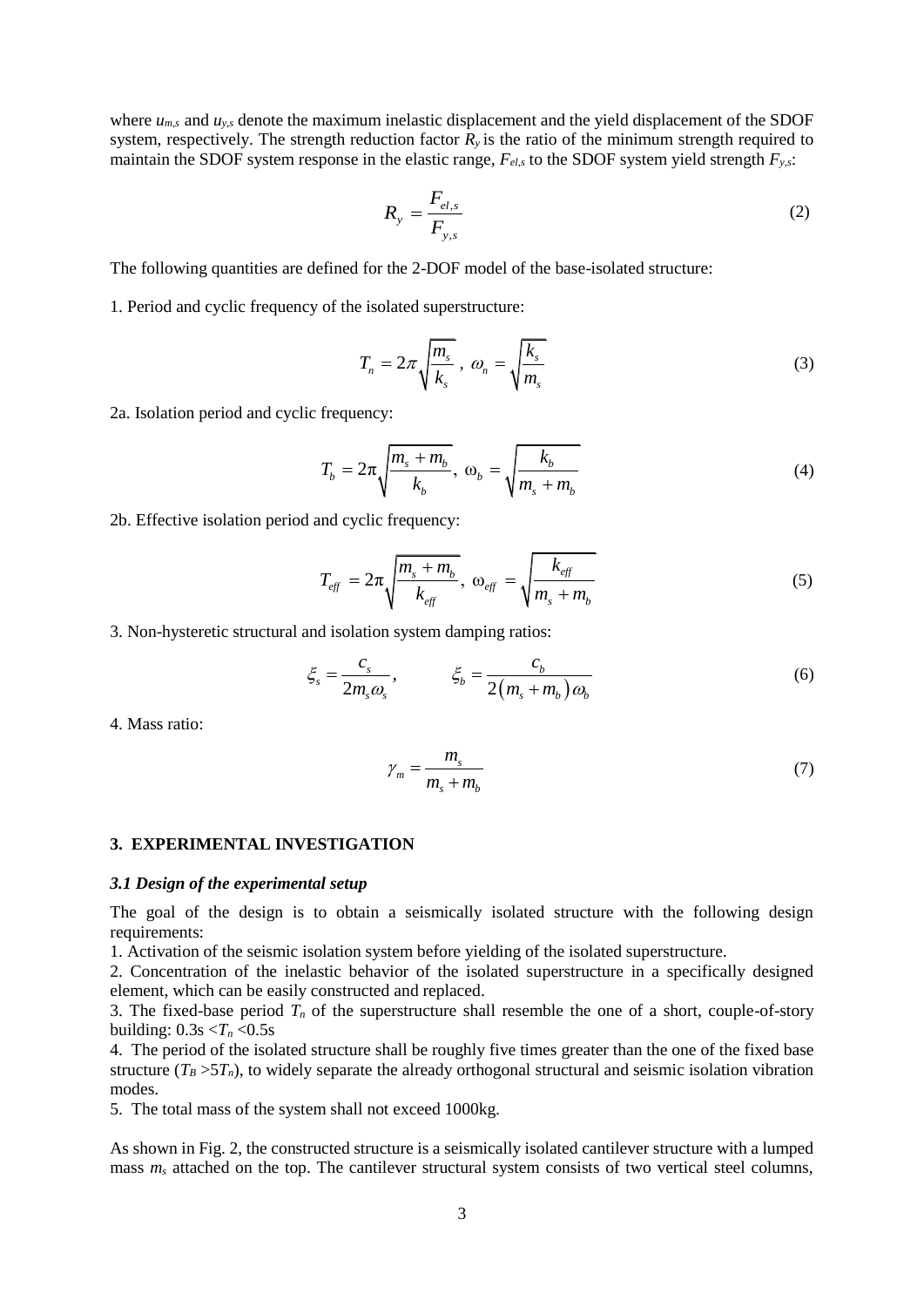connected horizontally with 7 stiffening steel beams that guarantee the in-plane behavior of the system under shaking table excitation. The steel beams are anchored to a bottom plate. This plate is supported by two hinge elements (Fig. 2, 3) that allow the rotation of the plate in the plane of the excitation and two steel coupons (Fig. 3) that restrain this rotation. These four elements are anchored to another plate, which is supported by the base plate of the isolation system with mass  $m_b$ . Both plates above the base plate are equipped with small gaps that allow for the easy replacement of the steel coupons in case of damage. The isolation system consists of 4 friction pendulum bearings, which are distributed symmetrically on the shaking table. Table 1 shows the dimensions of the components of the isolated structure.



Figure 2. Constructed isolated structure in the ETH laboratory



Figure 3. Elevation view of the 2 steel coupons (Dimensions in mm, Steel quality S275)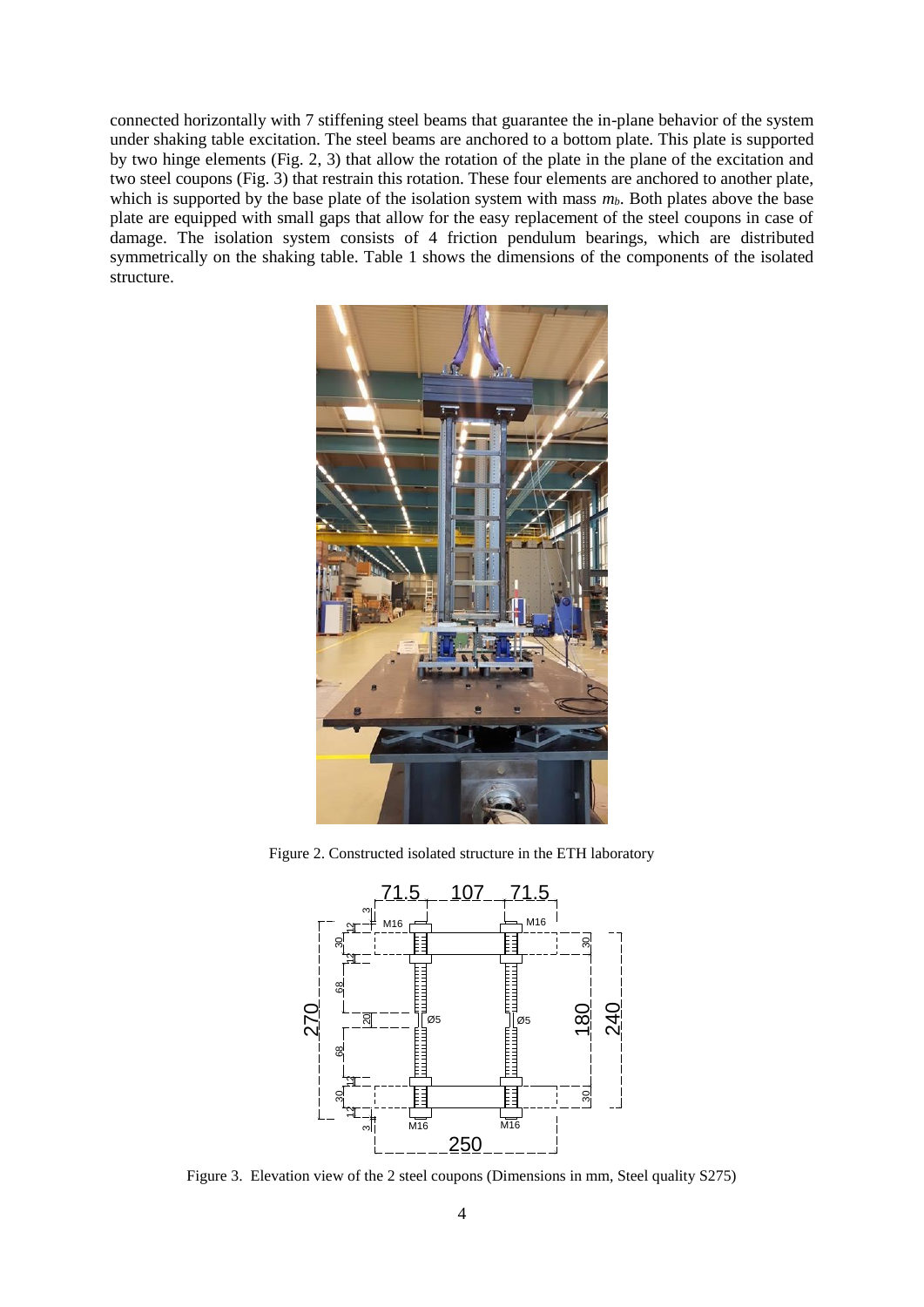| Part                  | <b>Material</b> | <b>Quality</b>    | Length          | Width           | <b>Thickness</b> | Height | Weight | <b>Radius</b> |
|-----------------------|-----------------|-------------------|-----------------|-----------------|------------------|--------|--------|---------------|
|                       |                 |                   | $(\mathbf{mm})$ | $(\mathbf{mm})$ | (mm)             | (mm)   | (kg)   | (mm)          |
| 1. Top mass           | <b>Steel</b>    | S <sub>2</sub> 35 | 750             | 150             | 170              |        | 250    |               |
| 2. Column-            | <b>Steel</b>    | S <sub>2</sub> 35 | 1345            | 2100            | 10               | 1600   | 8      |               |
| <b>Superstructure</b> |                 |                   |                 |                 |                  |        |        |               |
| 3. Base plate         | <b>Steel</b>    | S <sub>2</sub> 35 | 2.5             | 2.5             | 30               |        | 665    |               |
| 4. Bearing            | <b>Steel</b>    | S <sub>2</sub> 35 |                 |                 |                  |        | 75     | 1500          |
| 5. Shaking Table      | <b>Steel</b>    | S <sub>2</sub> 35 | 1000            | 2000            |                  |        |        |               |
|                       |                 |                   |                 |                 |                  |        |        |               |

Table 1. Structural components of the designed isolated structure

The isolators are made by MAGEBA SA as the small version of their RESTON Pendulum Type Mono isolator. The fixed-base period of the constructed structure is  $T<sub>n</sub>=0.52$ s, as measured in a free vibration test. The post-yielding isolation period  $T_b=2.3$ s was determined using a sine sweep shaking table excitation. The measured value of the yield strength of the isolation system is *Q*=520N. The differences stem from the inevitable discrepancies between the nominal and the actual mechanical properties of the components. The mass ratio of the constructed structure is *γm*=0.2. Two different diameters have been used for the reduced-diameter middle part of the steel coupons shown in Fig. 3, one of *Dsc,2*=4mm and one of  $D_{sc,2}=5$ mm.

# *3.2 Ground motion response data*

The isolated structure shown in Fig. 2 was excited by 4 different ground motion excitations taken from the PEER Center ground motion database (2010), as shown in Table 2. These motions were chosen to simulate a wide variety of ground motion types, magnitudes and distances from the epicenter.

| <b>Earthquake</b>    | <b>Station</b>                             | <b>Record</b> | Scale factor of<br>the original<br>motion<br>$(\%)$ | <b>PGA</b> of the<br>scaled motion $(g)$ |  |
|----------------------|--------------------------------------------|---------------|-----------------------------------------------------|------------------------------------------|--|
| San Fernando<br>1971 | 279 Pacoima Dam                            | <b>PCD164</b> | 35                                                  | 0.43                                     |  |
| <b>Tabas 1978</b>    | 9101 Tabas                                 | <b>TAB-LN</b> | 32.5                                                | 0.27                                     |  |
| Coalinga 1983        | 1651 Transmitter<br>Hill                   | D-TSM270      | 100                                                 | 0.71                                     |  |
| Northridge 1994      | USGS/VA 637<br>LA-Sepulveda<br>VA Hospital | 0637-270      | 75                                                  | 0.56                                     |  |

Table 2: Ground motion ensemble

#### *3.2.1 Response to the 32.5% 1978 Tabas ground motion excitation*

The scaled-down Tabas ground motion acceleration record is shown in Fig. 4. The measured relative displacement response time history of the top mass of the superstructure with respect to the base plate and the relative displacement time history of the base plate with respect to the shaking table are shown in Fig. 5. The elastic force in the superstructure was not measured but was computed analytically for each ground motion excitation using the experimentally determined properties of the isolators and the isolated superstructure.

The hysteretic force-displacement loop for the superstructure is shown in Fig. 6. The observed loop indicates that the isolated superstructure manifested significant inelastic behavior during this motion. The maximum measured displacement of the superstructure for this motion was 23.2 mm. The strength reduction factor  $R_y=1.7$ . Divided by the yield displacement of the superstructure, this maximum displacement leads to a displacement ductility  $\mu$ =1.7. The maximum displacement of the isolation system was 72mm. The residual displacement of the isolation system due to this motion was 11mm.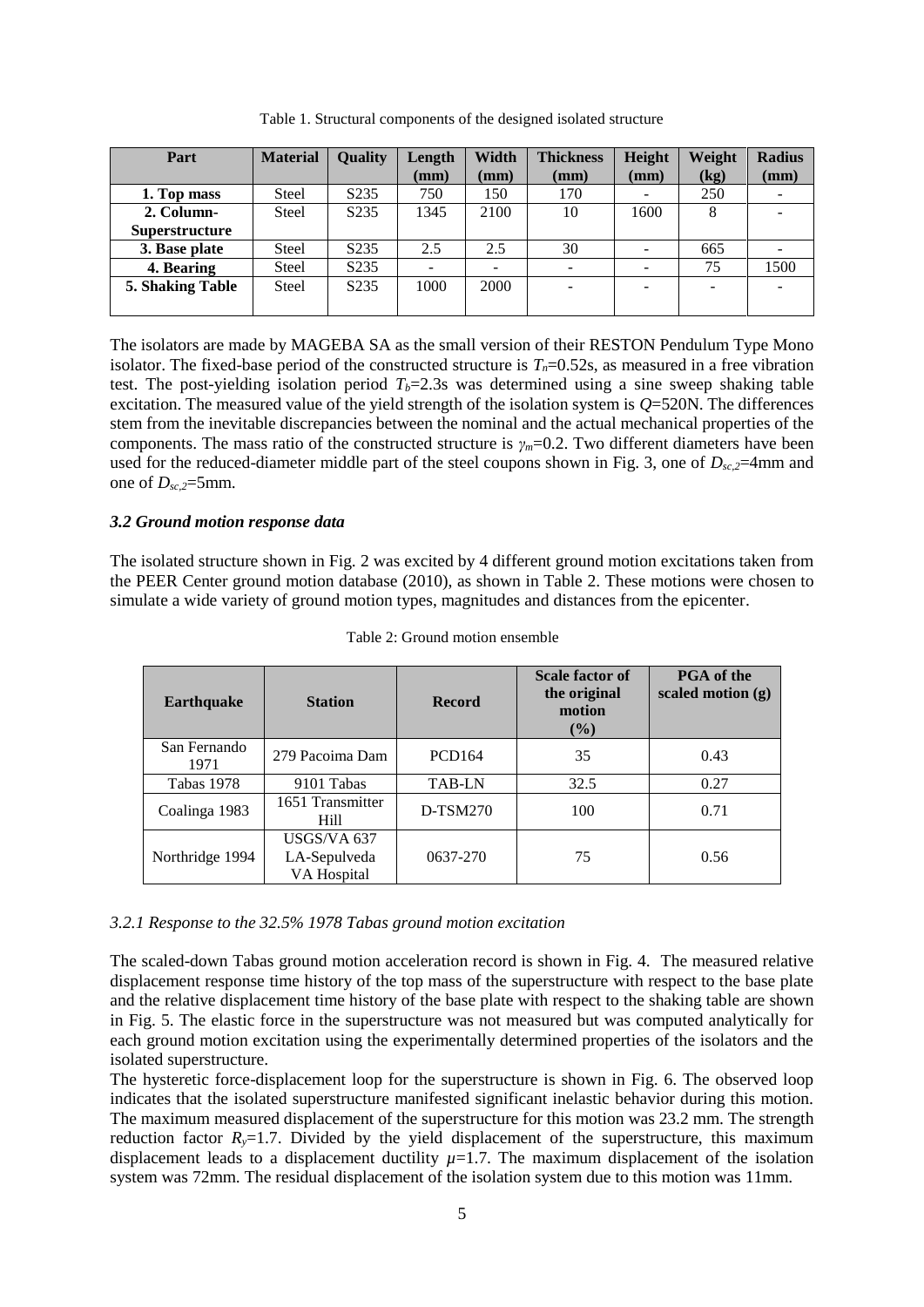





Fig. 5. Displacement time history response of the isolation system and the isolated superstructure to the 32.5% 1978 Tabas ground motion



Fig. 6. Force-Displacement response of the isolated superstructure to the 32.5% 1978 Tabas ground motion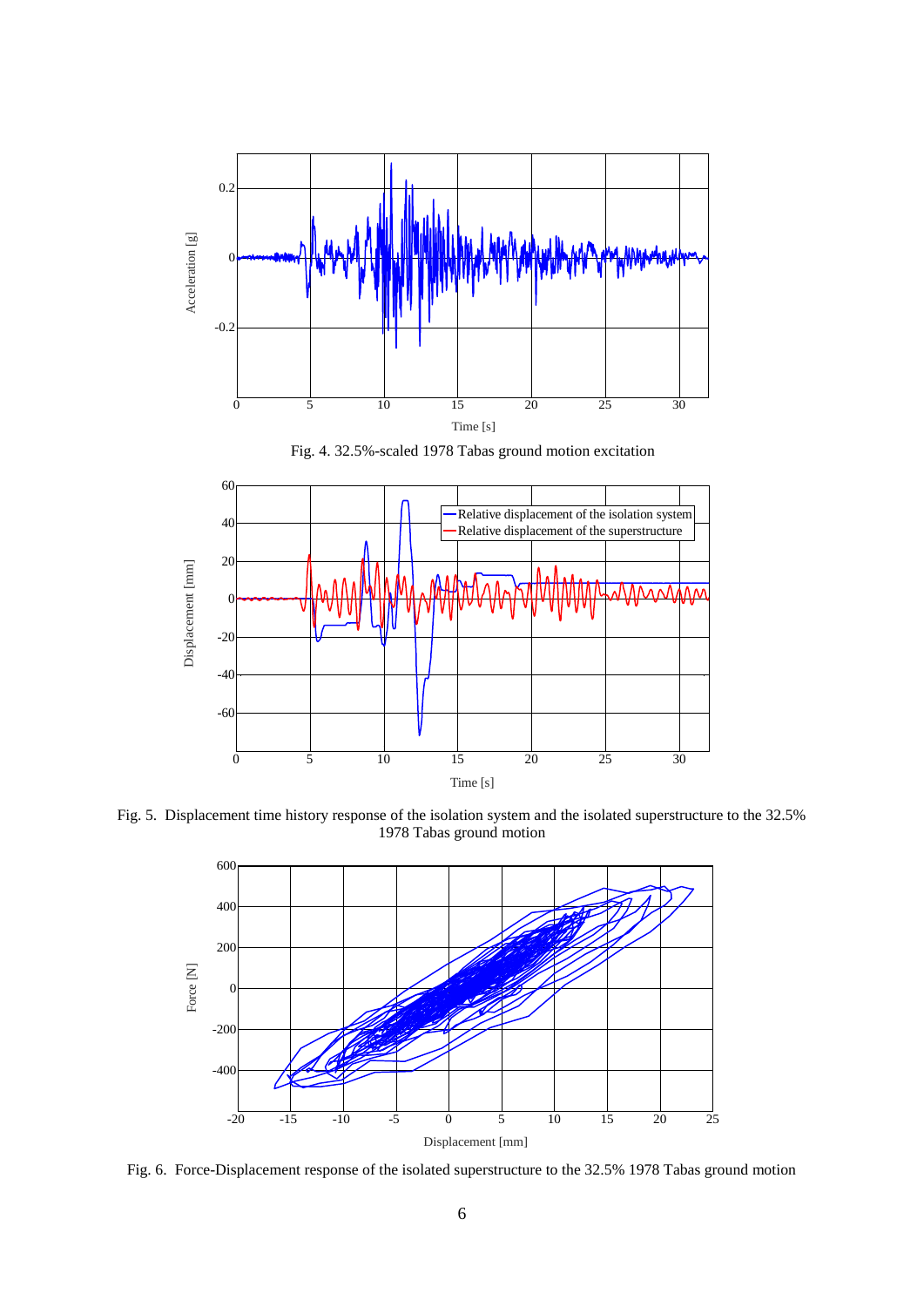#### *3.2.2 Response to the 35% 1971 San Fernando ground motion excitation*

The scaled-down San Fernando ground motion acceleration record is shown in Fig. 7.



Fig. 7. 35%-scaled 1971 San Fernando ground motion excitation

Fig. 8 shows the measured relative displacement time history of the top mass of the superstructure with respect to the base plate and the relative displacement time history of the base plate with respect to the shaking table.



 Fig. 8. Displacement time history response of the isolation system and the isolated superstructure to the 35% 1971 San Fernando ground motion

The hysteretic force-displacement loop for the superstructure is presented in Fig. 9. The maximum displacement of the isolation system for this motion was 44.7mm. The maximum displacement of the isolated superstructure with strength reduction factor  $R<sub>y</sub>=1.9$  was 23.2 mm. This displacement leads to a displacement ductility ratio *µ*=1.6.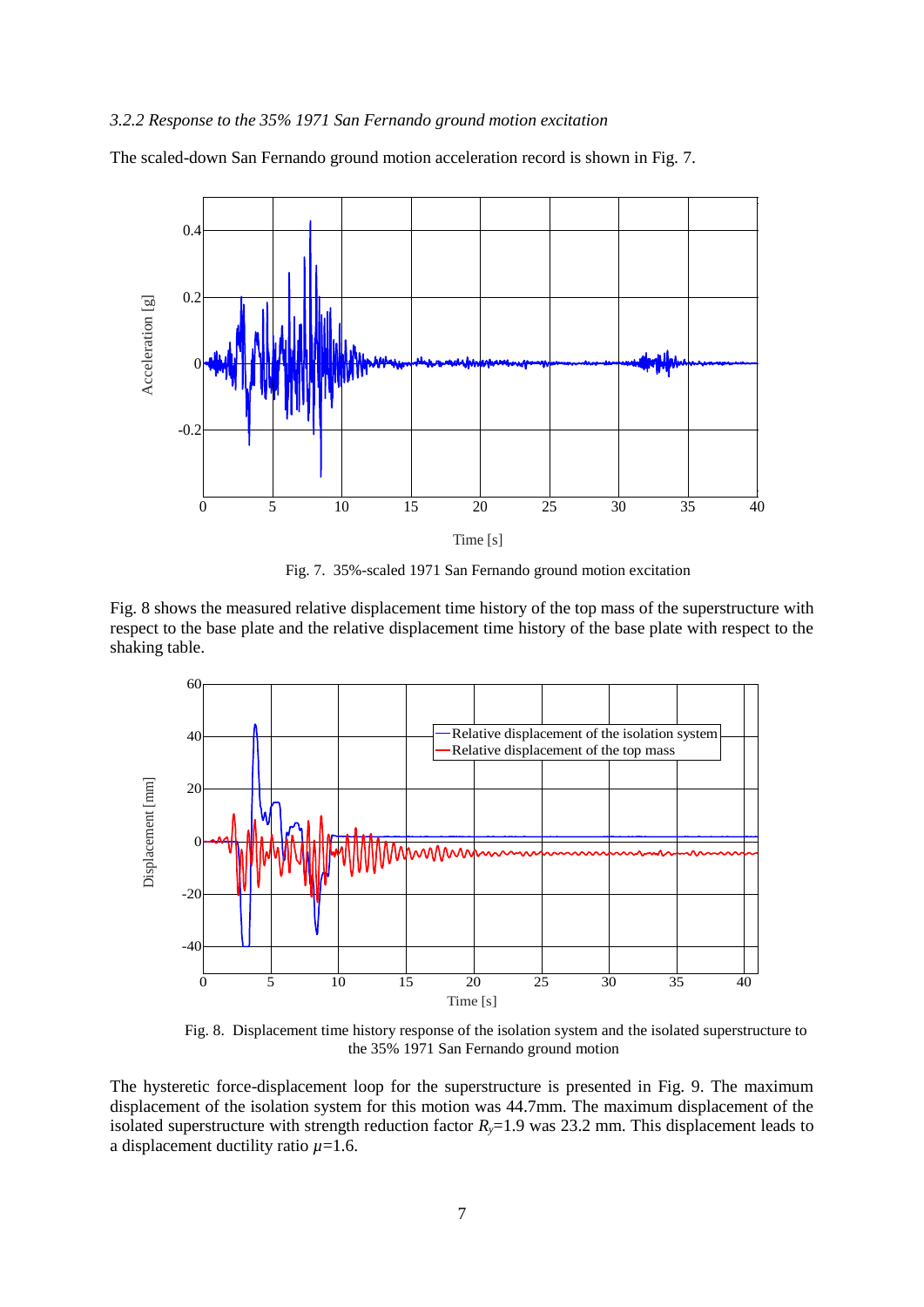

Fig. 9. Force-Displacement response of the superstructure to the 35% 1971 San Fernando ground motion

# **4. COMPARISON OF THE EXPERIMENTALLY DERIVED RESPONSE WITH THE ANALYTICAL SIMULATION**

The comparison of the experimentally derived time history response of the isolation system and the isolated superstructure subjected to Northridge 1994 ground motion excitation with the analytically derived time history response using the model presented in Fig. 1 is shown in Fig. 10 and 11.

The agreement between the displacement time history response of the isolation system that is experimentally determined with the analytically derived response confirms the accuracy of the analytical simulation.



Fig. 10. Response of the specimen with 4 mm, 480 MPa coupons to the 75% 1994 Northridge ground motion excitation: displacement time history responses of the isolation system (analytical simulation and experimental response)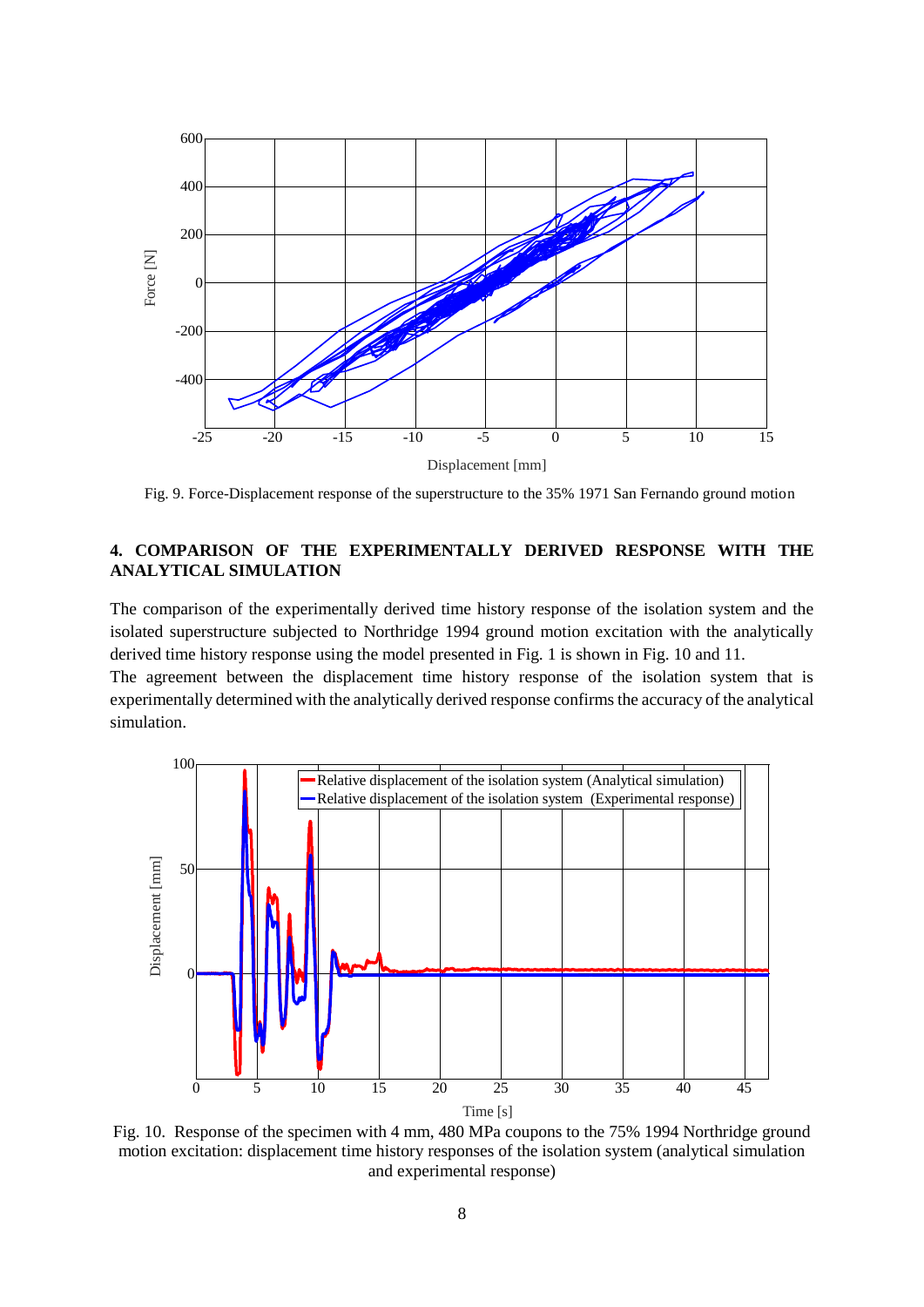The maximum experimentally derived bearing displacement is 10% lower than the analytically determined value. The high value of static friction (stiction) of the constructed bearings led to the delayed activation of the isolation system compared to the analytically determined activation of the bearings.



Fig. 11. Response of the specimen with 4 mm, 480 MPa coupons to the 75% 1994 Northridge ground motion excitation: displacement time history responses of the isolated superstructure (analytical simulation and experimental response)

Castaldo et al. (2015) investigated the reliability of structures isolated with friction pendulum bearings and concluded that the use of bearings with lower friction coefficient leads to early activation of the isolation system and better control of the performance of the structure. This delayed activation of the bearings is the main source of difference between the analytically and the experimentally derived response of the isolation system. Lomiento et al. (2013) and Abbiati et al. (2015) concluded that the friction coefficient of sliding bearings can experience changes on the order of −50%, +40%, and −75% due to load, velocity, and cycling effect, respectively.

The experimentally observed displacement time history response of the top mass of the isolated superstructure is similar to the analytically derived response, particularly during the first ten seconds of the motion, when the isolation system gets activated (0-10s). The difference between the experimental response and the analytical simulation of the top mass is attributed to imperfections in the hinge, which resulted in unintended shear deformation of the coupons that cannot be simulated with the cantilever model shown in Fig. 1.

# **5. STRENGTH-DUCTILITY RELATIONS**

The relations between the strength reduction factor  $R<sub>y</sub>$ , the displacement ductility ratio *μ* and the vibration period of the structure  $T<sub>n</sub>$  have been defined by researchers in the past for fixed-base structures using bilinear (Newmark et al. 1973) or trilinear (Vidic et al. 1994) functions. These *Ry-μ-T<sup>n</sup>* relations have been defined by Tsiavos et al. (2017) for base-isolated structures through the analytical investigation of the inelastic response of base-isolated structures subjected to a wide range of ground motion excitations.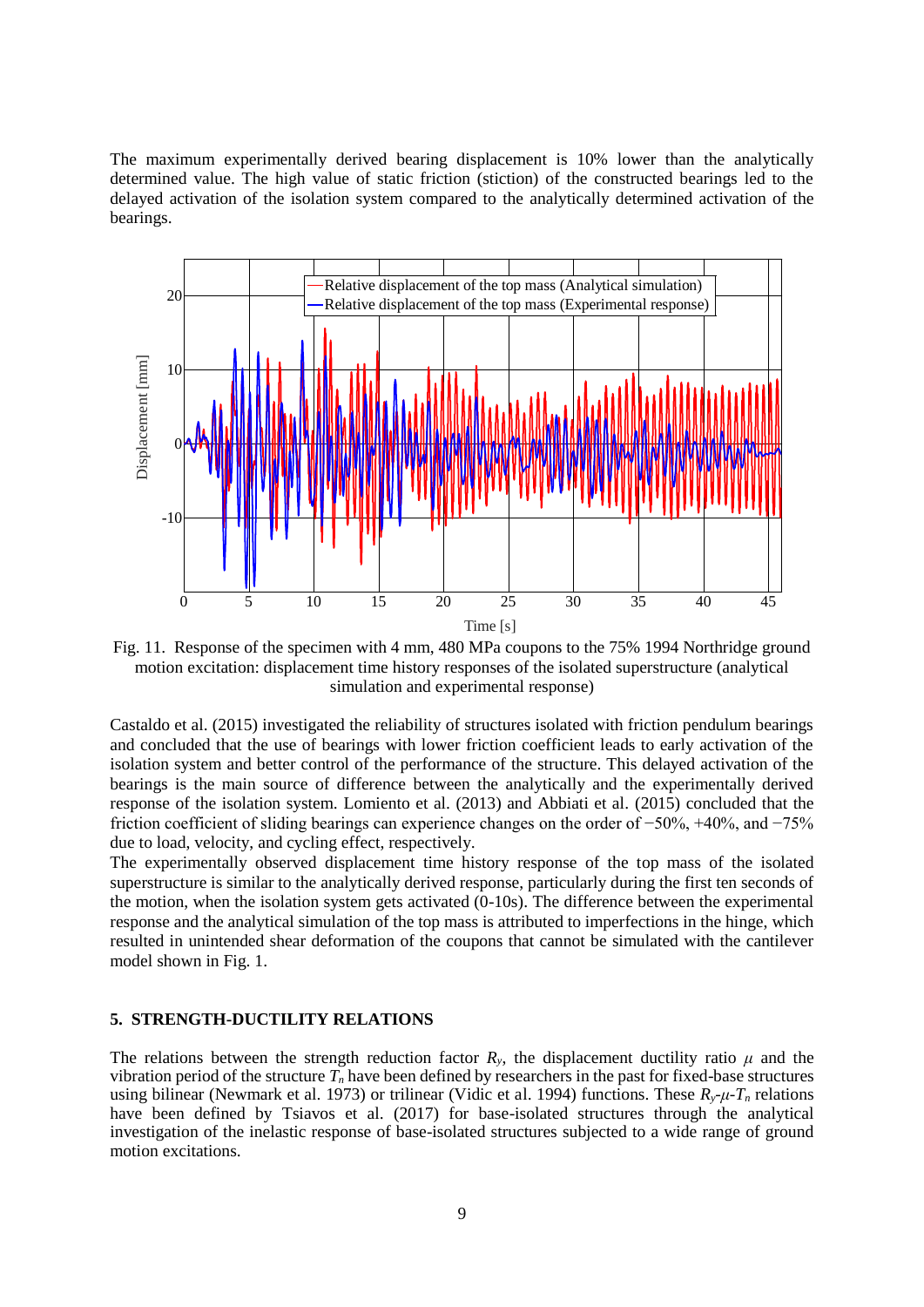The relations between  $R<sub>y</sub>$  and  $\mu$  have been determined experimentally in this study for the structure shown in Fig. 2 with a vibration period  $T<sub>n</sub>=0.52$ s. These relations are compared with the analytically determined  $R_y$ -*μ*-*T<sub>n</sub>* relations for base-isolated structures with  $\gamma_m$ =0.2, the proposed trilinear relations for base-isolated structures with *γm*=0.9 (Tsiavos et al. 2017) and the well-known *Ry*-*μ-T<sup>n</sup>* relations for fixedbase structures. The results of this comparison are presented schematically in Fig. 12.

As shown in Fig. 12, the experimentally derived  $R_y$ - $\mu$ - $T_n$  relations are in very good agreement with the analytically derived  $R_y$ - $\mu$ - $T_n$  relations for  $\gamma_m$ =0.2 for the 1978 Tabas and the 1994 Northridge ground motions. The agreement for the 1971 San Fernando ground motion is not as good; however, the analytically derived  $R_y$ -*μ*-*T<sub>n</sub>* relation is conservative. Similarly, according to the proposed analytical trilinear relations for *γm*=0.9, lower *Ry* values should be used compared to the experimentally derived values for the same ductility demand  $\mu$ , thus showing that the proposed relations lead to conservative seismic design and evaluation of inelastic seismically isolated superstructures. On the contrary, the wellknown relations for fixed-base structures indicate higher *R<sup>y</sup>* factors for isolated superstructures than the experimentally derived values. Therefore, the existing  $R_y$ - $\mu$ - $T_n$  relations for fixed-base structures are unconservative and cannot be used for the design and evaluation of base-isolated superstructures. The  $R$ <sup>*y*- $\mu$ -*T*<sub>n</sub> relations for base-isolated structures (Tsiavos et al. 2017) should be used for the seismic design</sup> and evaluation of seismically isolated superstructures. These  $R_y$ - $\mu$ - $T_n$  relations indicate that seismically isolated superstructures that enter the inelastic response range will develop displacement ductility demands that exceed the implied strength reduction factor. Therefore, the design code requirement to keep the isolated superstructures in the elastic response range is a sound design strategy.



Fig. 12. Comparison of the analytically and experimentally derived  $R_y$ - $\mu$ - $T_n$  relations

# **6. CONCLUSIONS**

The inelastic behavior of a designed base-isolated structure has been analytically investigated and experimentally verified in this study. The base-isolated superstructure manifested significant inelastic behavior when subjected to the selected ground motion excitations, thus showing that base-isolated structures can develop inelastic behavior due to strong ground motion excitation. This experimentally observed inelastic response of base-isolated structures confirmed the results obtained through the analytical simulation of these structures.

The differences between the experimentally and the analytically derived time history response of the isolation system are related to the high value of stiction of the bearings, which delayed the activation of the isolation system. The existence of an air gap in the hinge has led to unintended shear deformation of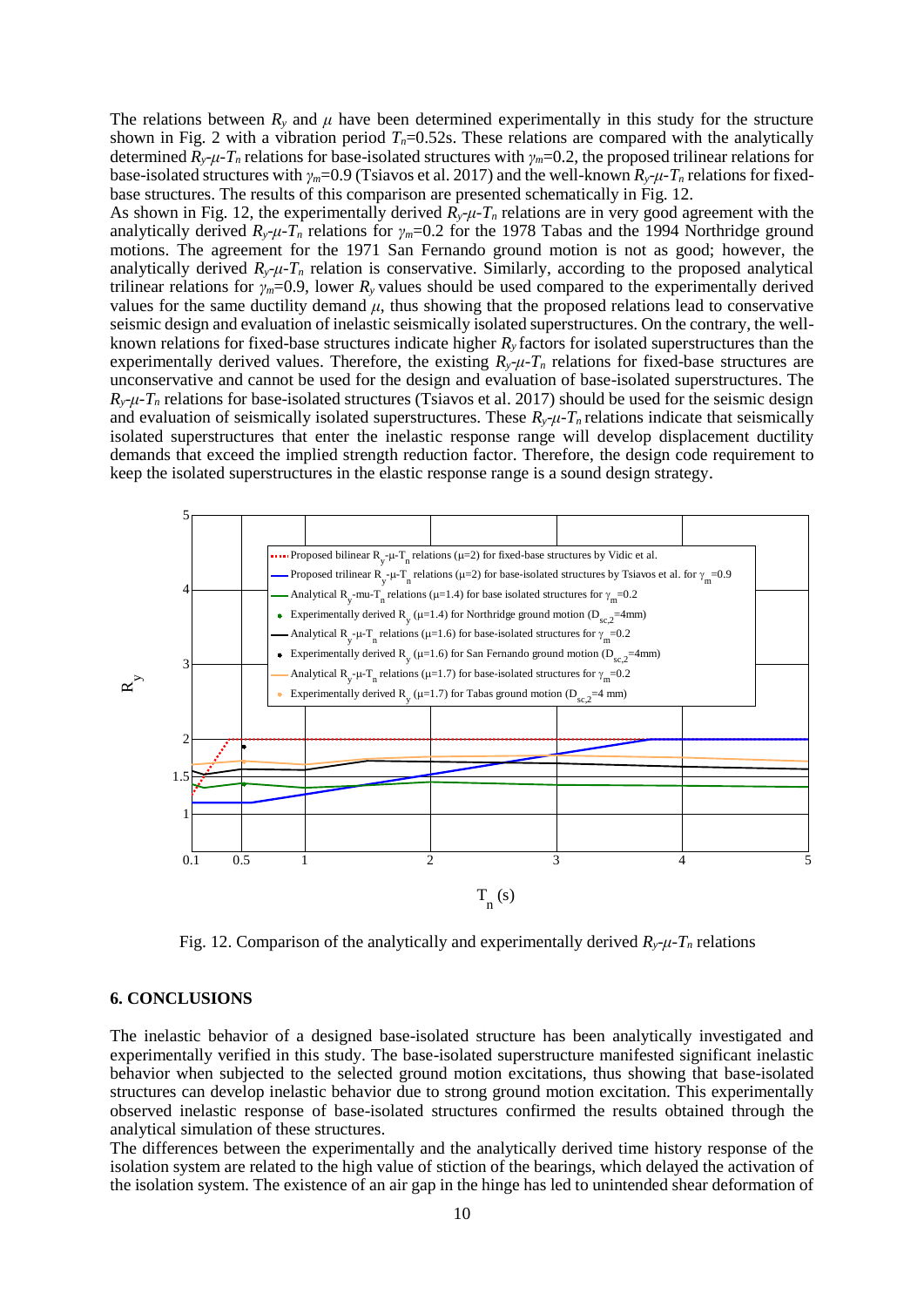the steel coupons. This shear deformation of the coupons is the main source of the difference between the analytically and experimentally derived time history responses of the isolated superstructure.

The experimentally determined  $R_y$ - $\mu$ - $T_n$  relations for base-isolated superstructures verify the analytically derived ones proposed by Tsiavos et al. (2017). The  $R_y$ - $\mu$ - $T_n$  relations for fixed-base structures are unconservative for base-isolated superstructures and cannot be used neither for the seismic design nor for the seismic evaluation of these superstructures. The relations proposed by Tsiavos et al. (2017) should be used instead.

# **7. REFERENCES**

Constantinou MC, Mokha A, Reinhorn A (1990) Teflon bearings in base isolation. II: Modeling. *Journal of Structural Engineering* (ASCE). 116 (2): 455–474.

Becker TC, Mahin SA (2012). Experimental and analytical study of the bi-directional behavior of the triple friction pendulum isolator. *Earthquake Engineering and Structural Dynamics*, 41(3):355–373.

Lignos DG (2012). Modeling and experimental validation of a full scale 5-story steel building equipped with triple friction pendulum bearings: E-defense blind analysis competition. *In Proc., 9th Int. Conf. on Urban Earthquake Engineering (9CUEE) and 4th Asia Conf. on Earthquake Engineering*, Center for Urban Earthquake Engineering (CUEE).

Shi Y, Kurata M, Nakashima M (2014). Disorder and damage of base-isolated medical facilities when subjected to near-fault and long-period ground motions. *Earthquake Engineering and Structural Dynamics,* 43 (11):1683–1701.

Constantinou MC, Quarshie JK (1998). Response modification factors for seismically isolated bridges. *Report No. MCEER-98-0014*, Center for Earthquake Engineering Research, Buffalo, NY.

Whittaker AS, Sollogoub P, and Kim MK (2017). Seismic isolation of nuclear structures: past, present and future, *24th Conference on Structural Mechanics in Reactor Technology BEXCO, Busan, Korea - August 20-25*.

Sollogoub P (1994). Inelastic behavior of structures on aseismic isolation pads, *Tenth European Conference on Earthquake Engineering*, Vienna, Austria.

Kikuchi M, Black CJ, Aiken ID (2008). On the response of yielding seismically isolated structures. *Earthquake Engineering and Structural Dynamics*, 37(5):659–679.

Thiravechyan P, Kasai K, Morgan TA (2012). The effects of superstructural yielding on the seismic response of base-isolated structures, *Joint Conference proceedings, 9 th International Conference on Urban Earthquake Engineering / 4 th Asia Conference on Earthquake Engineering*, Tokyo, Japan, 1451- 1458.

Cardone D, Flora A, Gesualdi G (2013). Inelastic response of RC frame buildings with seismic isolation. *Earthquake Engineering and Structural Dynamics*, 42:871–889.

Tsiavos A, Mackie KR, Vassiliou MF and Stojadinovic B (2017). Dynamics of inelastic base- isolated structures subjected to recorded ground motions. *Bulletin of Earthquake Engineering*, **15**(4):1807–1830.

Tsiavos A, Vassiliou MF, Mackie KR and Stojadinovic B (2013a). R-μ-T relationships for seismically isolated structures, COMPDYN*, 4th International Conference on Computational Methods in Structural Dynamics and Earthquake Engineering*, Kos Island, Greece, 12-14 June.

Tsiavos A, Vassiliou MF, Mackie KR and Stojadinovic B (2013b). Comparison of the inelastic response of base-isolated structures to near-fault and far-fault ground motions*, VEESD, Vienna Congress on Recent Advances in Earthquake Engineering and Structural Dynamics & D-A-CH Tagung*, Vienna, Austria, 28-30 August.

Vassiliou MF, Tsiavos A and Stojadinovic B (2013). Dynamics of inelastic base-isolated structures subjected to analytical pulse ground motions, *Earthquake Engineering and Structural Dynamics*, 42 (14), 2043-2060.